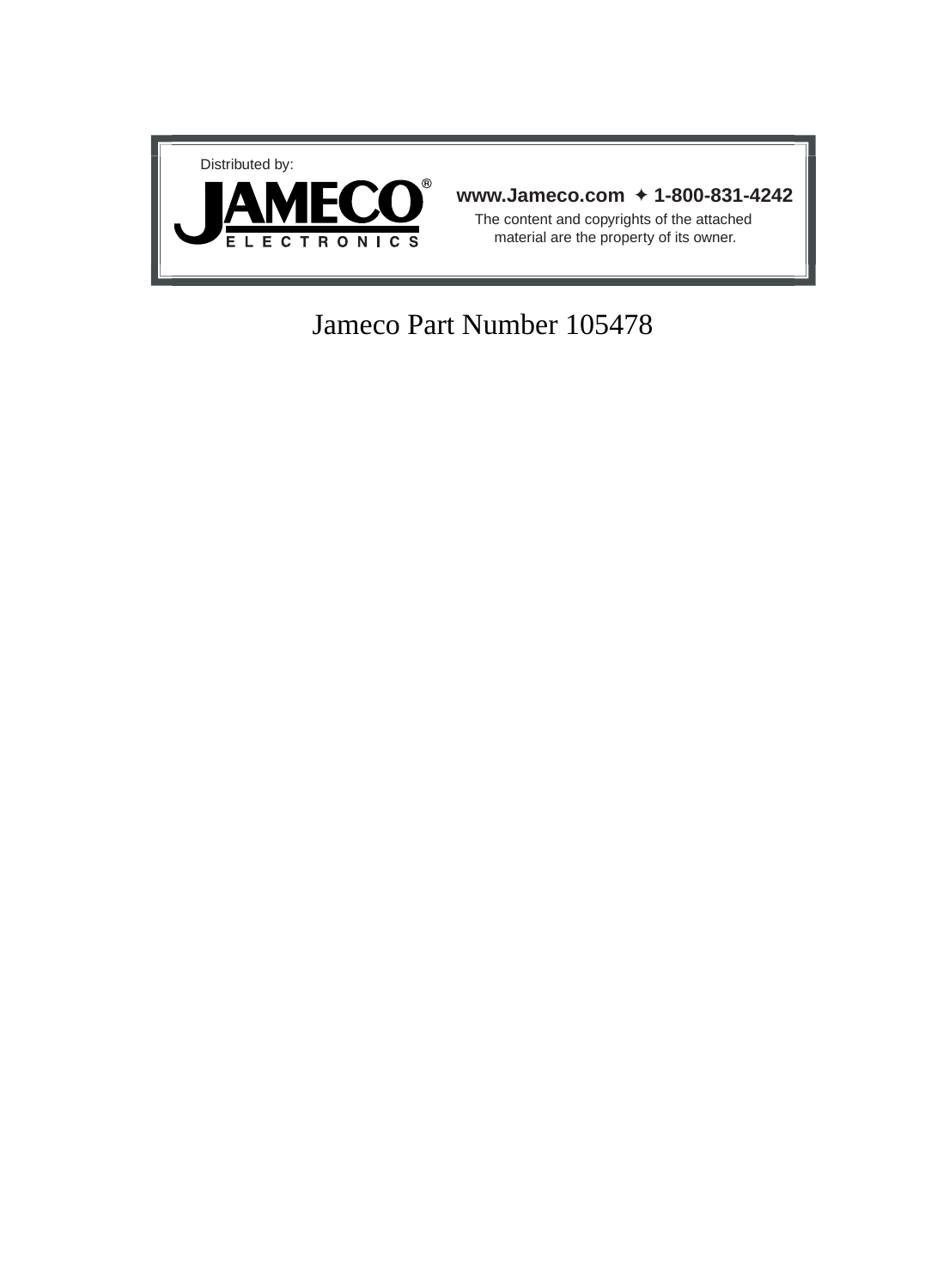## **SPECIFICATION**

**CUSTOMER:** JAMES DATE: '05.12.12

|  | MODEL NO: DDU120100 |
|--|---------------------|

#### DESIGNED NO: Z2992

| 1. APPLICABLE SAFETY STANDARD :                                                                                                                            |                                                                           |                                                                                                                                              |                     |                         |                           |                                                                                                                        |  |
|------------------------------------------------------------------------------------------------------------------------------------------------------------|---------------------------------------------------------------------------|----------------------------------------------------------------------------------------------------------------------------------------------|---------------------|-------------------------|---------------------------|------------------------------------------------------------------------------------------------------------------------|--|
|                                                                                                                                                            |                                                                           |                                                                                                                                              |                     |                         |                           |                                                                                                                        |  |
|                                                                                                                                                            | 2. GENERAL APPEARANCE :                                                   |                                                                                                                                              |                     |                         |                           |                                                                                                                        |  |
|                                                                                                                                                            |                                                                           | <b>CRACKS OR CORROSION.</b>                                                                                                                  |                     |                         |                           | 2.1 THE GENERAL APPEARANCE OF THE AC/DC ADAPTOR SHALL BE WITHOUT DEFORMATION,                                          |  |
|                                                                                                                                                            |                                                                           |                                                                                                                                              |                     |                         |                           | 2.2 THE SHAPE, DIMENSIONS AND MARKINGS OF THE AC/DC ADAPTOR SHALL BE AS SPECIFIED IN                                   |  |
|                                                                                                                                                            |                                                                           | THE CONSTRUCTION DRAWING AND NAME PLATE.                                                                                                     |                     |                         |                           |                                                                                                                        |  |
|                                                                                                                                                            | 3. CHARACTERISTICS:                                                       |                                                                                                                                              |                     |                         |                           |                                                                                                                        |  |
|                                                                                                                                                            |                                                                           | 3.1 PRIMARY RATED VOLTAGE & LINE FREQUENCY: 120 VAC 60 Hz                                                                                    |                     |                         |                           |                                                                                                                        |  |
|                                                                                                                                                            |                                                                           | 3.2 PRIMARY EXCITING CURRENT (Io) __ 90 __ mA MAX. AT INPUT __ 120 __ VAC __ 60 __ Hz.                                                       |                     |                         |                           |                                                                                                                        |  |
|                                                                                                                                                            |                                                                           | LOADING CURRENT (Ip) $X$ mA MAX. AT INPUT $X$ AC $X$ Hz, LOAD $X$ A.                                                                         |                     |                         |                           |                                                                                                                        |  |
|                                                                                                                                                            |                                                                           | $3.3$ NO - LOAD LOSS : $X$ W MAX. AT INPUT $X$ VAC $X$ Hz.                                                                                   |                     |                         |                           |                                                                                                                        |  |
|                                                                                                                                                            |                                                                           | 3.4 SECONDARY RATED VOLTAGE AND CURRENT :                                                                                                    |                     |                         |                           |                                                                                                                        |  |
|                                                                                                                                                            | PRIMARY<br><b>VOLTAGE</b>                                                 | <b>RATE VOLTAGE</b>                                                                                                                          | <b>TOLERANCE</b>    | RATED<br><b>CURRENT</b> | NO-LOAD<br><b>VOLTAGE</b> | <b>REGULATION</b>                                                                                                      |  |
|                                                                                                                                                            | 120VAC 60Hz                                                               | 12VDC                                                                                                                                        | ±5%                 | 1000mA-DC               |                           |                                                                                                                        |  |
|                                                                                                                                                            |                                                                           |                                                                                                                                              |                     |                         |                           |                                                                                                                        |  |
|                                                                                                                                                            |                                                                           |                                                                                                                                              |                     |                         |                           |                                                                                                                        |  |
|                                                                                                                                                            |                                                                           |                                                                                                                                              |                     |                         |                           |                                                                                                                        |  |
|                                                                                                                                                            |                                                                           |                                                                                                                                              |                     |                         |                           |                                                                                                                        |  |
|                                                                                                                                                            |                                                                           |                                                                                                                                              |                     |                         |                           |                                                                                                                        |  |
|                                                                                                                                                            |                                                                           | 3.5 RIPPLE VOLTAGE : X mV(r.m.s) MAX. AT INPUT X VAC X Hz, LOAD X A.<br>3.6 DC RESISTANCE : PRIMARY: $X = \Omega t - X$ % MEASURED AT 25 °C. |                     |                         |                           |                                                                                                                        |  |
|                                                                                                                                                            |                                                                           |                                                                                                                                              |                     |                         |                           | 3.7 HI-POT TEST : AC _ 1240 V 50/60Hz FOR 1 MINUTES BETWEEN INPUT TO OUTPUT PLUG AND                                   |  |
|                                                                                                                                                            |                                                                           | CASE NEED NORMAL PERFORMANCE, LEAKAGE CURRENT 1 __ 1 _ mA.                                                                                   |                     |                         |                           |                                                                                                                        |  |
|                                                                                                                                                            | 3.8                                                                       |                                                                                                                                              |                     |                         |                           | INSULATION RESISTANCE : $\underline{\hspace{1cm}}$ 500 VDC $\underline{\hspace{1cm}}$ 100 MIN. BETWEEN INPUT TO OUTPUT |  |
|                                                                                                                                                            | PLUG AND CASE.                                                            |                                                                                                                                              |                     |                         |                           |                                                                                                                        |  |
|                                                                                                                                                            | 3.9                                                                       | TEMPERATURE RISE :INPUT_120_VAC _60_ Hz, OUTPUT LOAD _1.0_A FOR INPUT                                                                        |                     |                         |                           |                                                                                                                        |  |
|                                                                                                                                                            |                                                                           |                                                                                                                                              |                     |                         |                           | COIL _75 ___ °C MAX (BY USE RESISTANCE METHOD) ON CASE SURFACE ___ X_____ °C MAX (BY                                   |  |
|                                                                                                                                                            |                                                                           | USE THERMOMETER METHOD) AT 25°C AMBIENT.                                                                                                     |                     |                         |                           |                                                                                                                        |  |
|                                                                                                                                                            |                                                                           | 3.10 HUMIDITY TEST : TEMP. $40\pm 2$ °C, 90-95 % R.H FOR 4 HOURS, AFTER AT                                                                   |                     |                         |                           |                                                                                                                        |  |
|                                                                                                                                                            |                                                                           | MINUTES TAKEN OUT FROM OVEN. AND WIPED DRY. TEST 3.4 \ 3.7 AND INSULATION TEST                                                               |                     |                         |                           |                                                                                                                        |  |
|                                                                                                                                                            | 10 $M\Omega$ MIN.                                                         |                                                                                                                                              |                     |                         |                           |                                                                                                                        |  |
|                                                                                                                                                            |                                                                           | 4. MECHANICAL PERFORMANCE :                                                                                                                  |                     |                         |                           |                                                                                                                        |  |
|                                                                                                                                                            |                                                                           |                                                                                                                                              |                     |                         |                           |                                                                                                                        |  |
| 4.1 STRAIN-RELIEF TEST: 10 LB FOR 60 SEC. IN ANY DIRECTION.<br>4.2 DROP TEST : UNIT IS TO BE DROPPED FROM 3 FEET HIGH ONTO A CONCRETE FLOOR COVERED        |                                                                           |                                                                                                                                              |                     |                         |                           |                                                                                                                        |  |
|                                                                                                                                                            |                                                                           |                                                                                                                                              |                     |                         |                           |                                                                                                                        |  |
| WITH 1/8 INCH VINYL TILE 3 TIMES, THE UNIT SHOULD MEET THE ITEM 3.7 \ 3.8.<br>4.3 BENDING RELIEF TEST : THE CORD AND S/R SHALL WITHSTAND WEIGHT OFF 200 g, |                                                                           |                                                                                                                                              |                     |                         |                           |                                                                                                                        |  |
|                                                                                                                                                            | IT SWINGS FROM LEFT TO RIGHT AT AN ANGLE OF 120 deg, 300 CYCLE TIMES NIN. |                                                                                                                                              |                     |                         |                           |                                                                                                                        |  |
| 4.4 VIBRATION RESISTANCE : PRODUCT PACKAGED IN A INTENDED MANNER SHALL DEVELOP NO                                                                          |                                                                           |                                                                                                                                              |                     |                         |                           |                                                                                                                        |  |
| MECHANICAL OR ELECTRICAL FAILURE WHEN SUBJECTED TO A 1.5 mm PEAK TO PEAK                                                                                   |                                                                           |                                                                                                                                              |                     |                         |                           |                                                                                                                        |  |
| AMPLITUDE, 10-50-10 Hz, VIBRATION IN EACH OF X, Y AND Z DIRECTIONS FOR 30 MINUTES.                                                                         |                                                                           |                                                                                                                                              |                     |                         |                           |                                                                                                                        |  |
| 5. TEMPERATURE RANGE:                                                                                                                                      |                                                                           |                                                                                                                                              |                     |                         |                           |                                                                                                                        |  |
|                                                                                                                                                            |                                                                           | 5.1 USE TEMPERATURE EXTENT : $0$ $\degree$ C $\sim$ $+40$ $\degree$ C                                                                        |                     |                         |                           |                                                                                                                        |  |
| 5.2 STORAGE TEMPERATURE EXTENT : $-25$ °C $\sim$ +55 °C                                                                                                    |                                                                           |                                                                                                                                              |                     |                         |                           |                                                                                                                        |  |
|                                                                                                                                                            |                                                                           |                                                                                                                                              |                     |                         |                           |                                                                                                                        |  |
|                                                                                                                                                            |                                                                           |                                                                                                                                              |                     |                         |                           |                                                                                                                        |  |
|                                                                                                                                                            |                                                                           |                                                                                                                                              |                     |                         |                           |                                                                                                                        |  |
|                                                                                                                                                            |                                                                           |                                                                                                                                              |                     |                         |                           |                                                                                                                        |  |
|                                                                                                                                                            |                                                                           |                                                                                                                                              |                     |                         |                           |                                                                                                                        |  |
|                                                                                                                                                            |                                                                           |                                                                                                                                              |                     |                         |                           |                                                                                                                        |  |
|                                                                                                                                                            |                                                                           | APPROVED BY ______________                                                                                                                   | CHECKED BY ________ |                         | TESTED BY                 | 李淑華                                                                                                                    |  |

SHEET 1 OF 8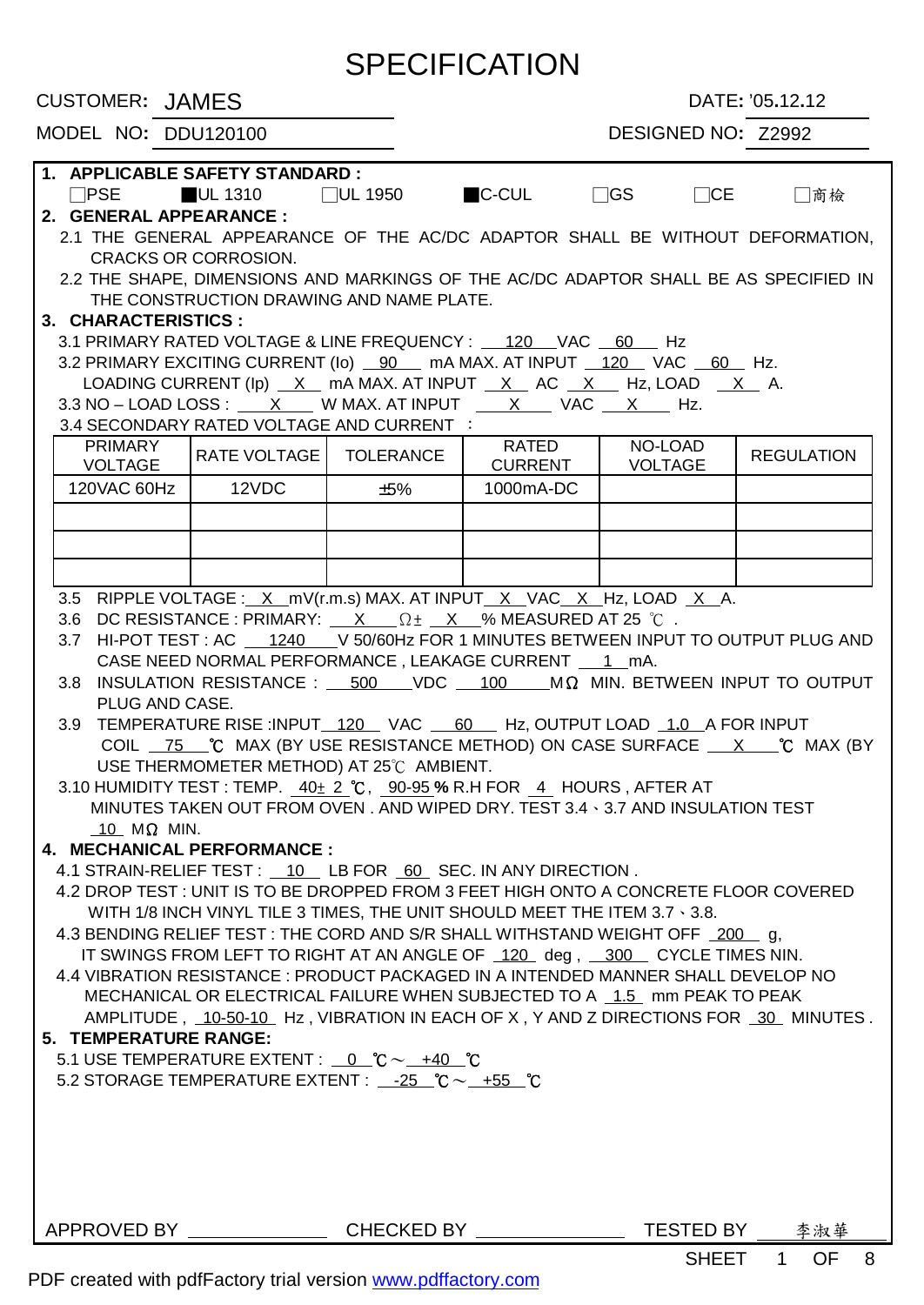## ELECTRICAL DATA

CUSTOMER**:** JAMES DATE**:** '05**.**12**.**12

#### MODEL NO**:** DDU120100 DESIGNED NO**:** Z2992

|                                                         |               | <b>SAMPLE</b> |                |   |                          |   |   |                |   |                 |    |
|---------------------------------------------------------|---------------|---------------|----------------|---|--------------------------|---|---|----------------|---|-----------------|----|
| <b>ITEM</b>                                             | SPEC.         | $\mathbf 1$   | $\overline{2}$ | 3 | $\overline{4}$           | 5 | 6 | $\overline{7}$ | 8 | 9               | 10 |
| <b>PRIMARY EXCITING CURRENT</b><br>INPUT 120 V-AC 60 Hz | 90 mA<br>MAX. | 62            |                |   |                          |   |   |                |   |                 |    |
| PRIMARY LOAD<br><b>CURRENT</b><br>INPUT 120 V-AC 60 Hz  | mA            | 195           |                |   |                          |   |   |                |   |                 |    |
| SECONDARY #1 NO LOAD<br><b>DC</b><br><b>VOLTAGE</b>     |               | 16.50         |                |   |                          |   |   |                |   |                 |    |
| SECONDARY #1 DC VOLTAGE<br>LOAD 1000mA-DC               | 12V±5%        | 12.20         |                |   |                          |   |   |                |   |                 |    |
|                                                         |               |               |                |   |                          |   |   |                |   |                 |    |
|                                                         |               |               |                |   |                          |   |   |                |   |                 |    |
|                                                         |               |               |                |   |                          |   |   |                |   |                 |    |
|                                                         |               |               |                |   |                          |   |   |                |   |                 |    |
|                                                         |               |               |                |   |                          |   |   |                |   |                 |    |
|                                                         |               |               |                |   |                          |   |   |                |   |                 |    |
|                                                         |               |               |                |   |                          |   |   |                |   |                 |    |
|                                                         |               |               |                |   |                          |   |   |                |   |                 |    |
|                                                         |               |               |                |   |                          |   |   |                |   |                 |    |
|                                                         |               |               |                |   |                          |   |   |                |   |                 |    |
| TEMP RISE AFTER 4 HRS<br>WARM UP IN 25 °C AMBIENT       | 75 °C<br>MAX. | OK            |                |   |                          |   |   |                |   |                 |    |
| PRI. TO SEC. & CORE AC 1240 V<br>HI-POT                 |               | OK            |                |   |                          |   |   |                |   |                 |    |
| <b>TEST</b>                                             |               |               |                |   |                          |   |   |                |   |                 |    |
|                                                         |               |               |                |   |                          |   |   |                |   |                 |    |
|                                                         |               |               |                |   | CHECKED BY <b>WAREED</b> |   |   |                |   | TESTED BY _ 李淑華 |    |
|                                                         |               |               |                |   |                          |   |   | <b>SHEET</b>   |   | 2 OF 8          |    |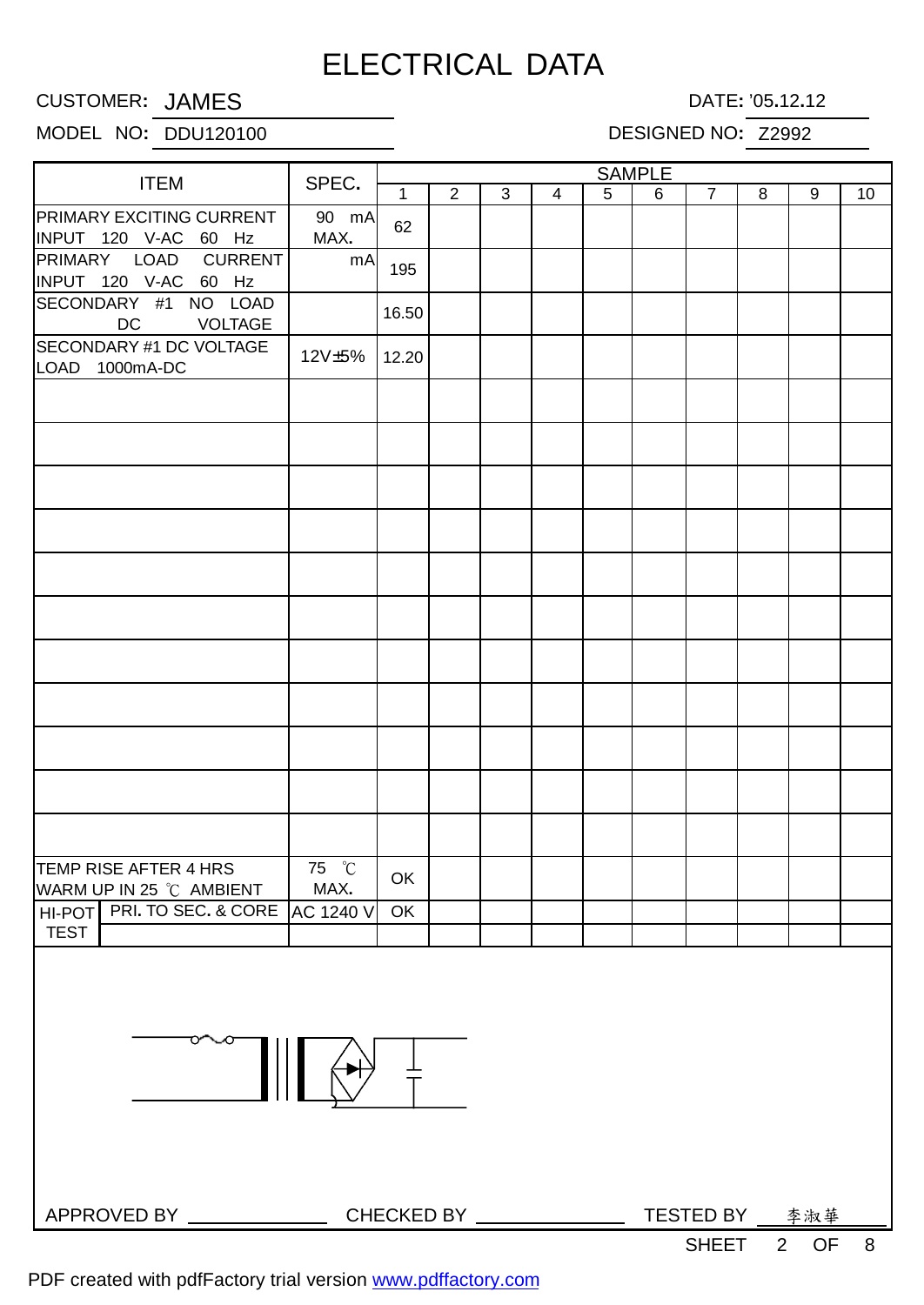東聯興科技(深圳)有限公司

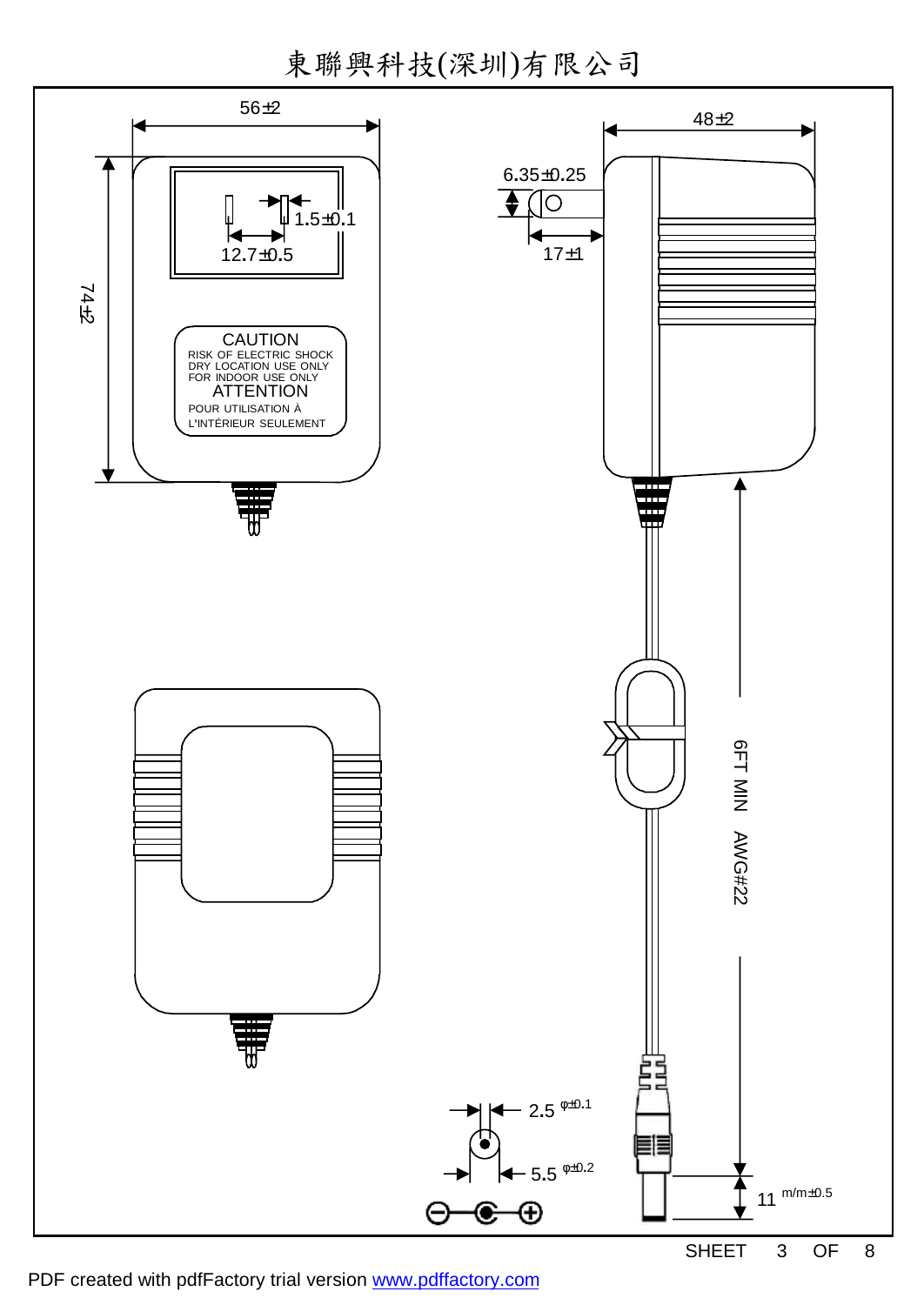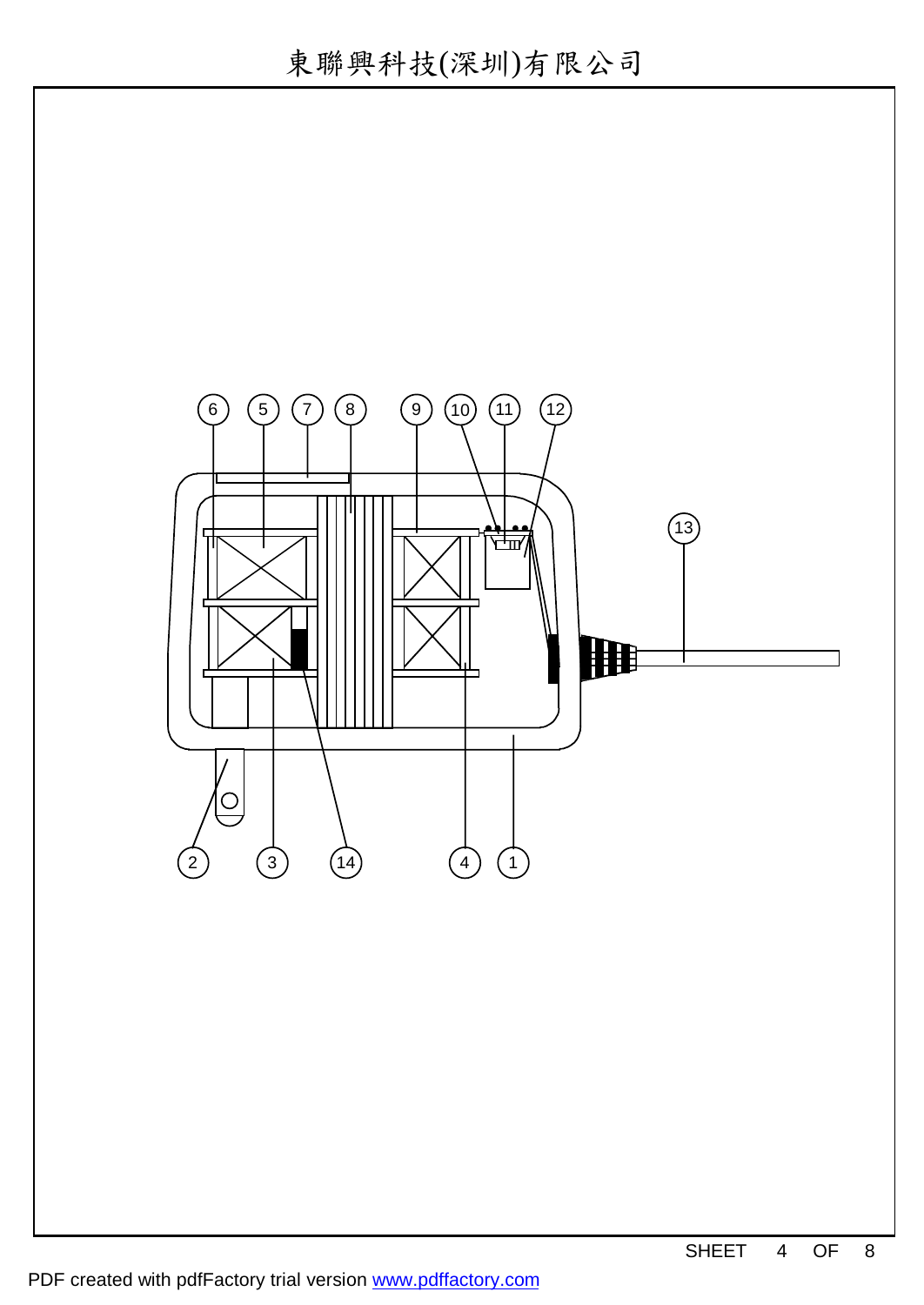# 東聯興科技(深圳)有限公司

| <b>No</b>    | <b>DESCRIPTION</b>                         | <b>MATERIAL</b>                 | SPEC. & Q'TY      | <b>MANUFACTURE</b>                      |
|--------------|--------------------------------------------|---------------------------------|-------------------|-----------------------------------------|
| $\mathbf{1}$ | Enclosure                                  | Noryl SE 100(E455587(B))        |                   | Tung-Jung Winding Co., Ltd.             |
|              |                                            |                                 |                   | Son Kon Plastics Factory.               |
|              | 2 Primary Blades                           | <b>Nickel Plating</b>           |                   | Shin Chuan Electronic & Metal(Hui Zhou) |
|              |                                            |                                 |                   | Co., Ltd.                               |
|              | 3 Primary Winding                          | Polyurethane Enameled           |                   | Hung Sheng WireMfg Co., Ltd.            |
|              |                                            | Copper Wire(E85640(S))          |                   |                                         |
|              |                                            |                                 |                   |                                         |
|              | 4 Primary Outerwarp                        | Polyesteer Film Tape            | $0.05$ mm $(4T)$  | Chyun Yih Tape Co., Ltd.                |
|              |                                            | (E81174)                        |                   | Jeou Uei Co., Ltd.                      |
|              | 5 Secondary Winding                        | Polyurethane Enameled           |                   | Hung Sheng WireMfg Co., Ltd.            |
|              |                                            | Copper Wire(E85640(S))          |                   |                                         |
|              |                                            |                                 |                   |                                         |
|              | 6 Secondary Outerwarp Polyesteer Film Tape |                                 | $0.025$ mm $(2T)$ | Chyun Yih Tape Co., Ltd.                |
|              |                                            | (E81174)                        |                   | Jeou Uei Co., Ltd.                      |
|              |                                            |                                 |                   |                                         |
|              | 7 Nameplate                                | P.V.C (MH26173(N))              | 0.35mm            | Young Tone Printing Mfg.                |
|              |                                            |                                 |                   |                                         |
|              |                                            |                                 |                   |                                         |
| 8            | Core                                       | <b>Silicon Steel</b>            | 0.5 <sub>mm</sub> | Shenzhen Chunyuan Steel Industry Co.,   |
|              |                                            |                                 |                   | Ltd.                                    |
|              |                                            |                                 |                   |                                         |
|              | 9 Bobbin                                   | Zytel 101 NY66 (E41938)         |                   | Tung-Jung Winding Co., Ltd.             |
|              |                                            |                                 |                   | Son Kon Plastics Factory.               |
|              |                                            |                                 |                   |                                         |
|              | 10 Rectifier Board                         | P.C.B (E105119)                 | 94V-0             | Chen Hsien Enterprise Co.               |
|              |                                            |                                 |                   |                                         |
|              |                                            |                                 |                   |                                         |
|              | 11 Diodes                                  | IN5391---5                      |                   | Master Instrument Corporation Ltd.      |
|              |                                            |                                 |                   |                                         |
|              | 12 Capacitor                               | 1000uf/20V                      |                   | Fuh Yin Electronics Co., Ltd.           |
|              |                                            |                                 |                   |                                         |
|              | 13 Output Cord                             | Flexible Cord(E174881(S) AWG#22 |                   | Honor Image Co., Ltd.                   |
|              |                                            |                                 | UL2468            | Speed United Electronics Corp.          |
|              |                                            |                                 |                   |                                         |
|              | 14 Thermal Cutoff                          | M20 or A2 (E422267N)            | $115^{\circ}$ C   | Joint Force Metal Research              |
|              |                                            |                                 |                   |                                         |
|              |                                            |                                 |                   |                                         |
|              |                                            |                                 |                   |                                         |
|              |                                            |                                 |                   |                                         |
|              |                                            |                                 |                   |                                         |
|              |                                            |                                 |                   |                                         |
|              |                                            |                                 |                   |                                         |
|              |                                            |                                 |                   |                                         |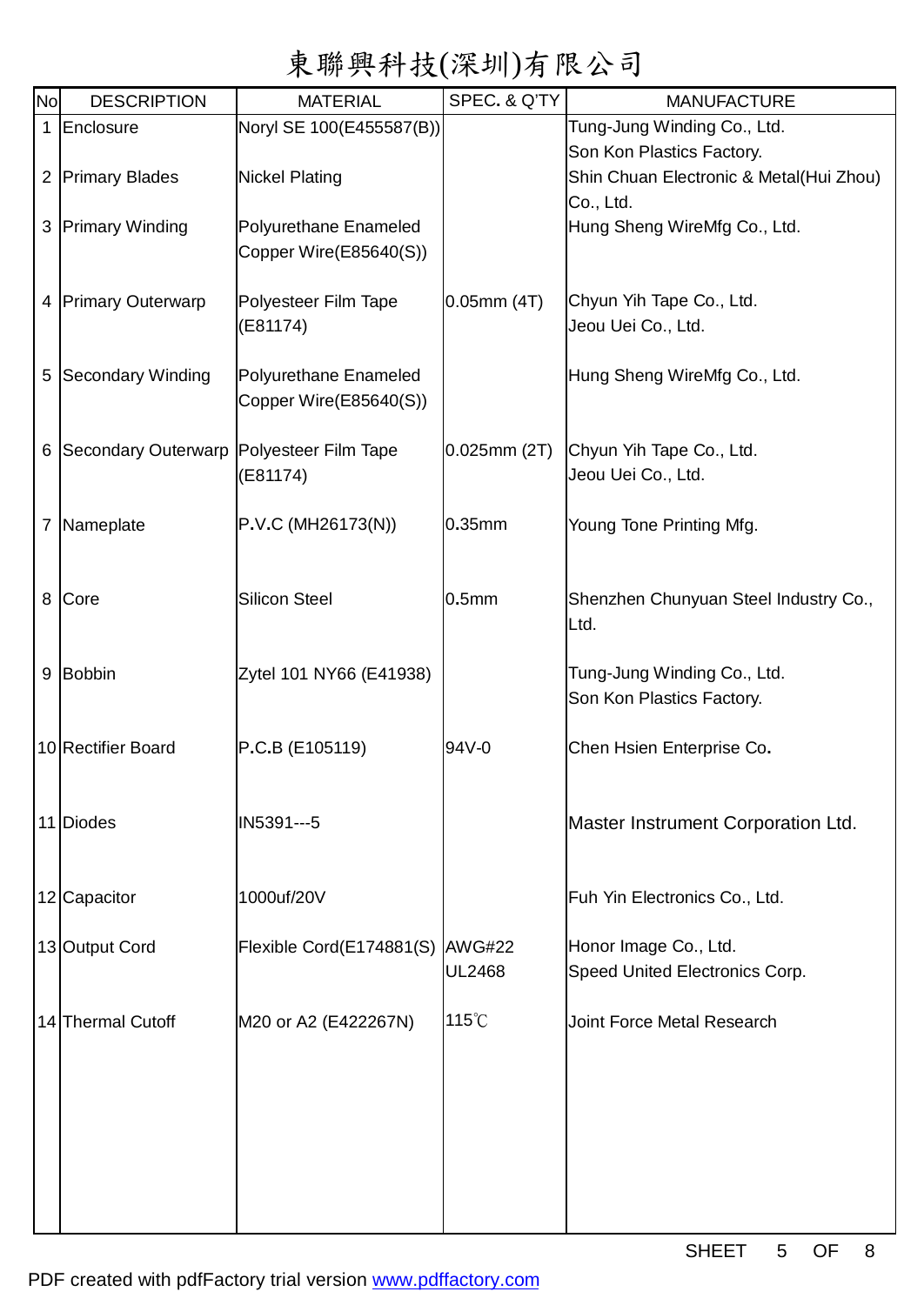東聯興科技(深圳)有限公司



PDF created with pdfFactory trial version [www.pdffactory.com](http://www.pdffactory.com)